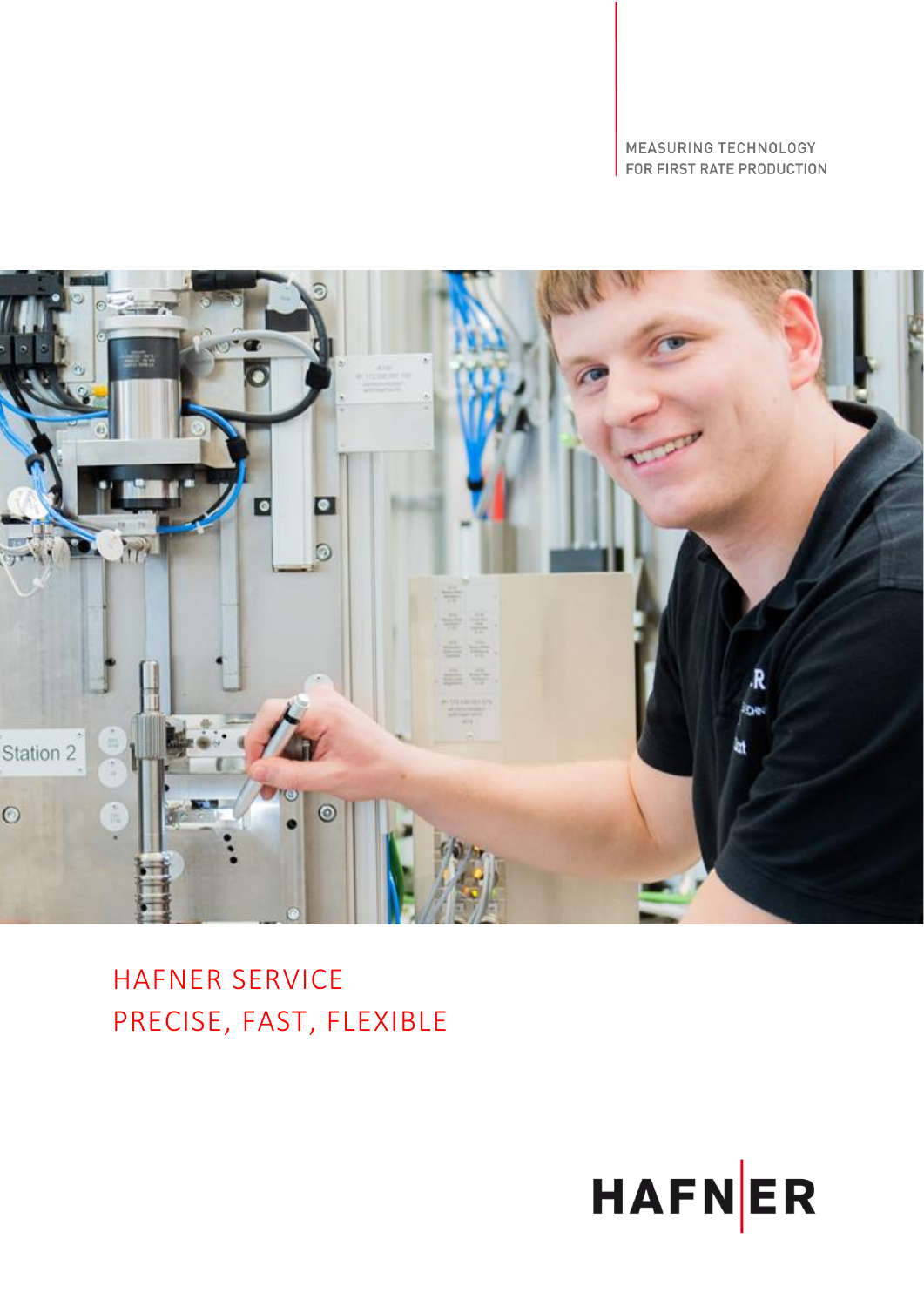## HAFNER RANGE OF SERVICES

We develop solution concepts for our clients that we then realize with care and precision. In this way, durable and dependable machines are produced that have made HAFNER a leading manufacturer of "customer specific" measuring technology.

Our services range from providing advice and support during the planning for new investments through the employee training. By assisting during startup, undertaking maintenance and providing effective services, we ensure the high capability and effectiveness of our machines.

- І support in planning and concept development
- I start-up and operational support
- I machine-specific training packages
- I spare and wear part concepts
- I optional extension of liability for material defects
- І preventive maintenance acc. to a fixed interval or depending on the machine run time
- I specific maintenance and service work on demand
- І hotline, remote maintenance and digital remote support
- І troubleshooting

![](_page_1_Picture_12.jpeg)

A preventive maintenance according to a fixed interval or derived from the machine run time ensures the repeatability during the long-term operation and leads to high machine availability and a precise and stable measurement in the harsh production environment.

We offer you individual maintenance concepts based on our comprehensive, flexible modular system of maintenance approach, offered at an annual flat rate with up to 5 years of extended liability for material defects.

![](_page_1_Picture_15.jpeg)

Training during initial commissioning for new employees or in-depth training for specialists –

we offer individual training packages for any need:

- І operating
- І maintenance
- measuring technology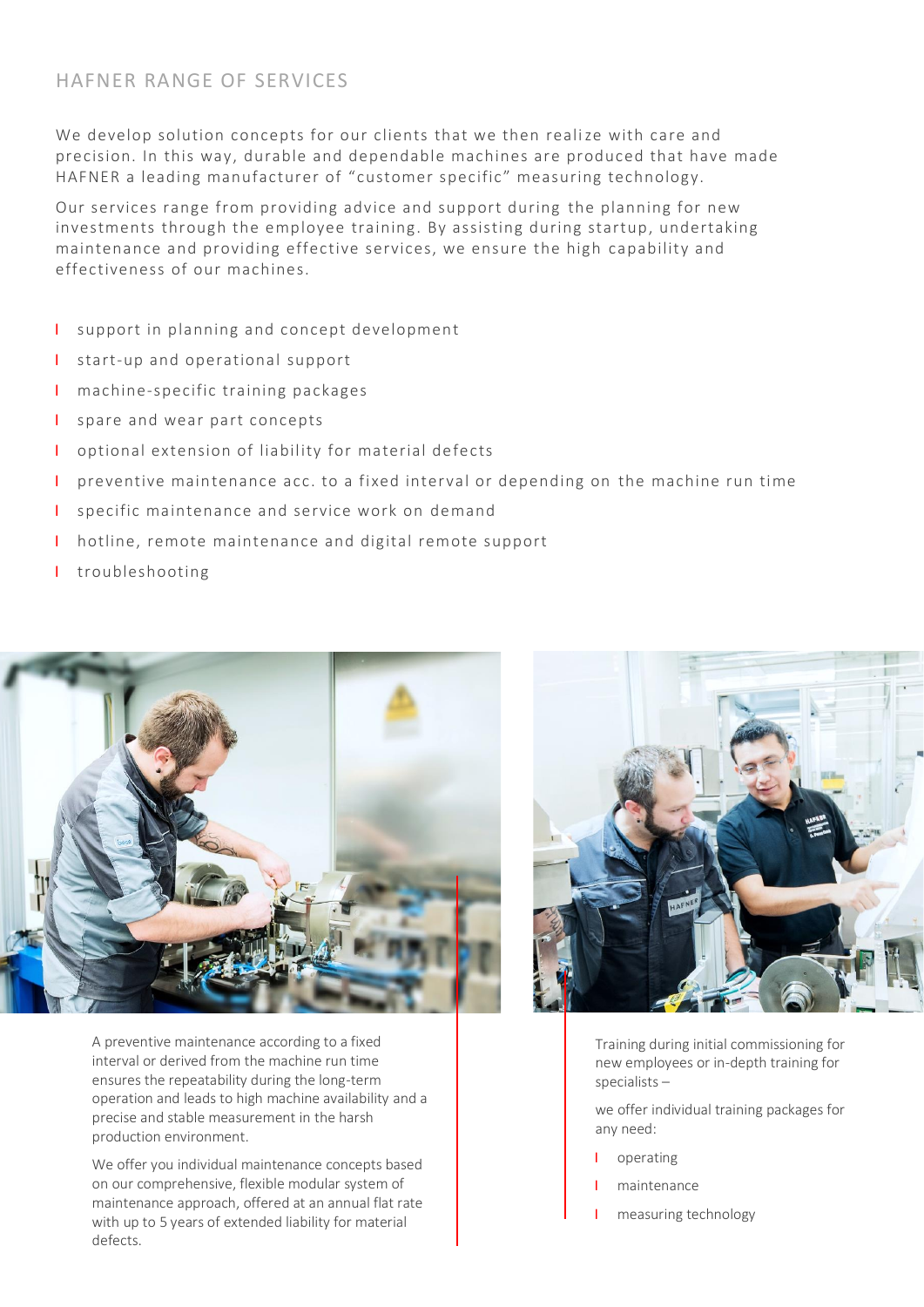## Spare, wear and replacement parts concepts

Fast and reliable – according to your requirements, we offer delivery and logistics concepts for the supply of spare and wear parts. These represent an important basis for the high availability of your machine.

- І reliable and fast spare parts delivery due to optimized materials management of standard parts
- І call in agreements for recurring wear parts orders for special conditions.
- І spare and wear part offers for "machine specific" components up to the provision of a consignment stock

Our machines are flexible and future minded, adaptations to new workpieces can be realized quickly:

- І digital adaptation for highly flexible automatic measuring machines
- I tool sets with very short set-up time, Poka-Yoke considerations.

## On-site and remote presence

For your requirements we offer flexible service works – demand-oriented and reliable:

- I fast response time and remote support via remote maintenance or HAFNER SMART GLASSES assist by our service team in Fellbach
- I on-site service by our specialists from Fellbach, as regular maintenance, on request or for emergencies
- I local service by our service locations Mexico/Queretaro, USA/Wixom MI und China/Hangzhou
- 24 hour hotline

![](_page_2_Picture_14.jpeg)

Taking into account important setup time, setup frequency and batch size, we can deliver tool sets for new workpieces with an individually tailored setup concept, which are ready for use:

- I plug and play changeover stations with a completely integrated and preset high-precision measuring technology
- I tool set solutions in accordance with Poka Yoke, reducing set-up times by up to 80%

![](_page_2_Picture_18.jpeg)

Bidirectional and visualized online support during operation and service – the HAFNER SMART GLASSES assist allows for a real-time communication between you on site at the machine and HAFNER's specialists.

Verbal and visual feedback of information results in a rapid root cause analysis and problem solving. Extensive and lengthy coordination by e-mail including image or video transmission is eliminated; time-consuming travel is no longer necessary.

![](_page_2_Picture_21.jpeg)